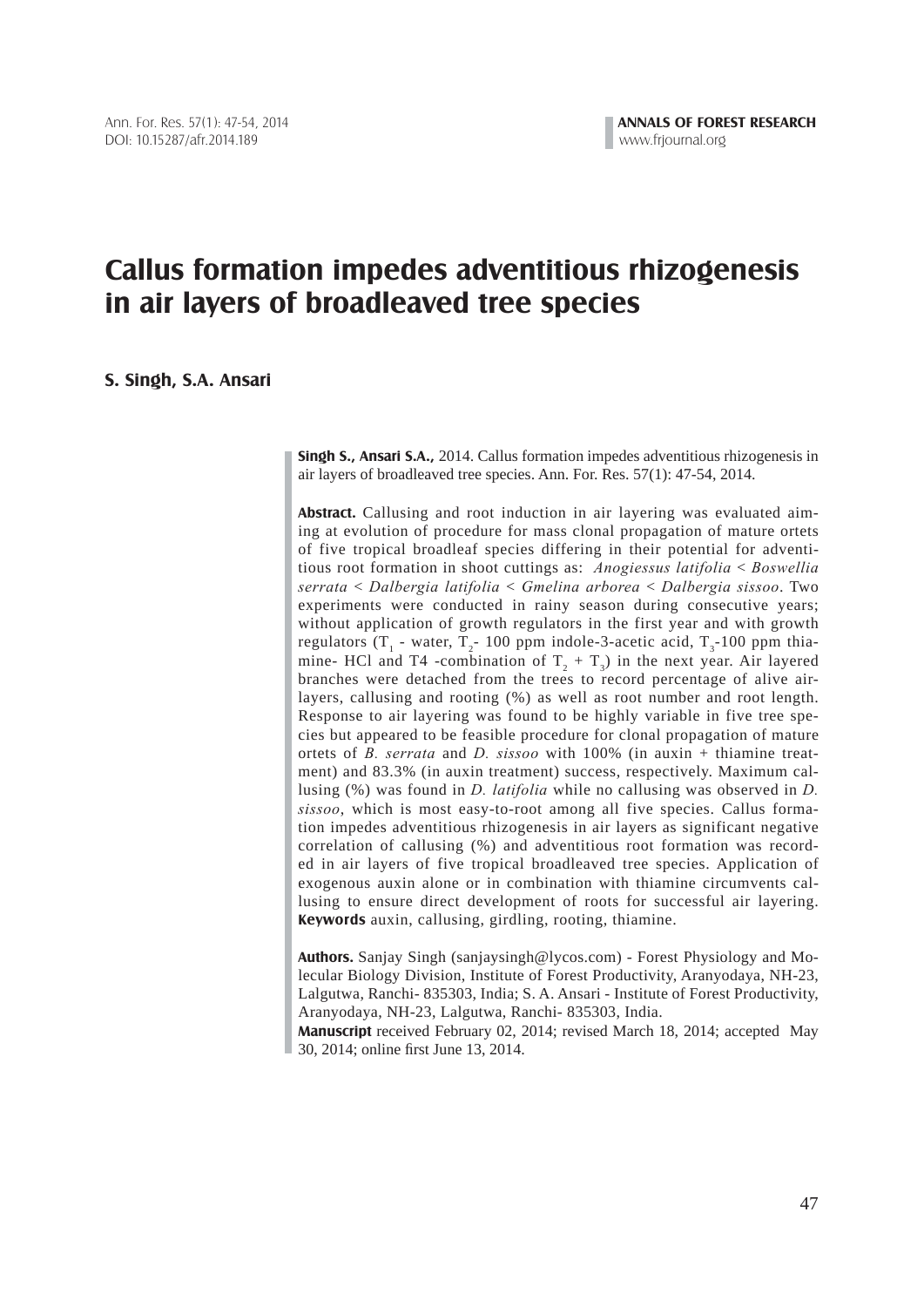#### **Introduction**

Clonal propagation of selected superior genotypes of tropical tree species is difficult owing to maturity related loss in adventitious root potential which constitutes a serious constraint, in their *ex situ* conservation and mass multiplication for sustainable use. Air layering involving production of *in situ* adventitious roots on girdled tree-shoots, which are subsequently detached and out planted, may serve as an effective mean of clonal propagation of such rooting recalcitrant woody perennials. The girdled shoots with continuous supply of water and mineral nutrients also obtain complex of endogenous biochemicals from apices and expanding leaves for root induction and differentiation leading to plantlet production. The procedure is simple, economical and space saving as no separate cloning area, controlled environmental conditions and intermittent misting are required. Air layering also offers the benefit of higher survival rates and faster rooting process.

 Air layering technique has been successfully used to propagate some of the most recalcitrant forestry species such as *Albizia procera* (Ansari et al. 1998)*, Anogeissus pendula* (Gupta et al. 1997)*, Elaeocarpus ganitrus* (Bhojvaid & Negi 2003) *Osyris lanceolata* (Mwang'ingo et al. 2006) and *Prosopis cineraria* (Solanki et al. 1986). However, on several instances in place of adventitious roots profuse callus formation occurs in the air layers even after ensuring optimal propagation conditions (moisture conservation and darkness) in air layers and treatment with growth regulators usually implicated in root induction and lapse of substantial time. In shoot cuttings of many species callus formation has been indicated as the precursor of root induction (Hartmann et al. 2010) but air layers behave in different manner showing callusing and adventitious rooting as independent physiological events (Sanjay Singh et al. 2004). Thus in the present study, callus and root induction in air-layering was

evaluated aiming at evolution of procedure for mass clonal propagation of mature ortets of five tropical broadleaf species.

#### **Materials and methods**

Mature trees of five important tropical broadleaved species differing in their potential of adventitious root formation in shoot cuttings as: *Anogiessus latifolia* < *Boswellia serrata* < *Dalbergia latifolia* < *Gmelina arborea* < *Dalbergia sissoo* revealed in our earlier investigations (Ansari & Sanjay Singh 2005) were used to conduct two experiments in consecutive years. In the first experiment on the onset of monsoon (rainy) season in the month of July three trees of each species in approximately 15 year old plantations were selected and air layered on 10 shoots ( i.e. 3 replications of 10 each) by removing bark, cambium and phloem with the help of a sharp knife. Moist Soilrite® (inert rooting media) was placed at the girdled area of the branch, which was subsequently covered with non-transparent black polythene sheet. No growth regulator treatment was provided to air layers.

In the next year, the influence of growth regulators was investigated. Four treatment viz., water  $(T_1)$ , 100 ppm indole-3-acetic acid  $(T_2)$ , 100 ppm thiamine-HCl  $(T_3)$  and combination of  $T_2 + T_3$  ( $T_4$ ) were administered on the girdled area with the help of cotton before covering with soilrite and polythene sheet as described in the first experiment. Each treatment for a single species contained 40 layers in four trees (10 per tree) in randomized block design.

 After 45 days the air layered branches were detached from the trees to record percentage of live air-layers, callusing and rooting (%) as well as root number and maximum root length i.e. the length of longest adventitious root. The data were statistically analyzed employing analysis of variance (ANOVA), *'F'-*test to ascertain significance at  $P \le 0.05$  and least sig-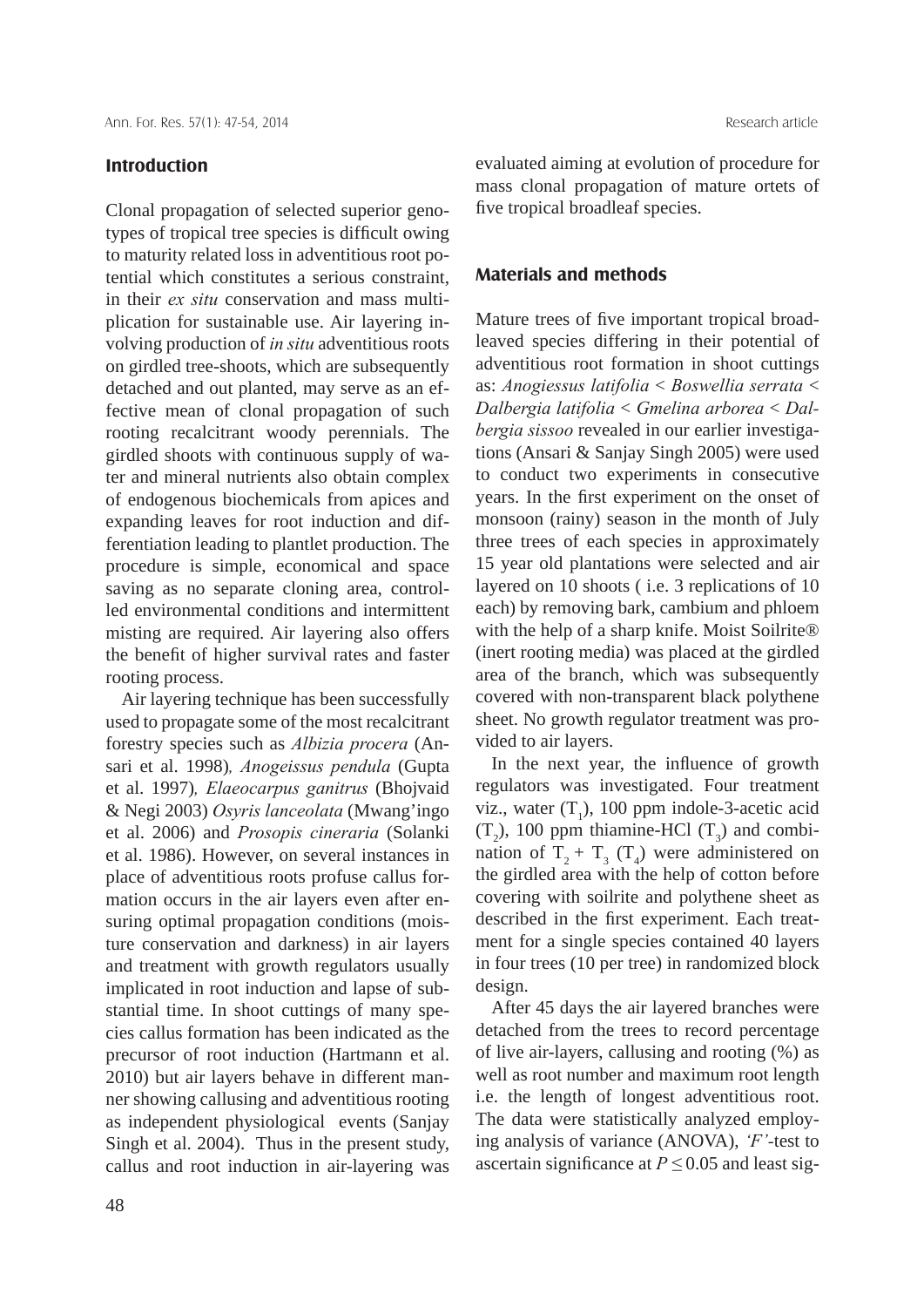nificant difference  $(LSD<sub>0.05</sub>)$  values to separate means in different statistical groups (Gomez and Gomez 1984). The percentage data were transformed employing arc sine square root transformation prior to statistical analysis.

### **Results**

A good number of air layered shoots remained alive after 45 days in first experiment where no exogenous treatment was employed (Table 1). Only *D. sissoo* and *B. serrata* responded positively to air layering with 68 % and 52 % adventitious rooting, respectively. Better root number and root length was recorded for*D. sissoo* than *B. serrata.* Formation of callus at the girdled areas was also observed especially in *D. latifolia.*

Significant interaction of species and treatments was recorded for live shoot (%), callusing (%) and rooting (%) but not for root number and length. Combined dose resulted in significantly superior  $(100\%)$  rooting in *B*. *serrata* but in *D. sissoo,* IAA proved to be the best with 83% rooting (Table 2). Maximum

**Table 1** Response of air layering in tree species without application of growth regulators

| Species               | Live shoot $(\%)$ | Callusing $(\%)$ | Rooting $(\%)$ | Root Number | Root length (cm)         |
|-----------------------|-------------------|------------------|----------------|-------------|--------------------------|
| A. latifolia          | 68.0              | 36.00            | 0.00           |             |                          |
| B. serrata            | 52.0              | 16.00            | 52.00          | 6.62        | 4.90                     |
| D. latifolia          | 68.0              | 58.00            | 0.00           |             | $\overline{\phantom{0}}$ |
| G. arborea            | 44.0              | 24.00            | 0.00           |             | $\overline{\phantom{a}}$ |
| D. sissoo             | 72.0              | 20.00            | 68.00          | 30.34       | 10.64                    |
| $LSD$ <sub>0.05</sub> | NS                | 8.92             | 11.37          | 17.75       | 3.46                     |

Table 2 Interaction of tree species and growth regulator treatments on characteristics of air layering in Experiment 2 for the species; AL (*A. latifolia),* BS (*B. serrata),* DL (*D. latifolia),* GA (*G. arborea)*  and DS (*D. sissoo*)

|                            |                      | Characteristics      |                |             |                       |  |  |  |
|----------------------------|----------------------|----------------------|----------------|-------------|-----------------------|--|--|--|
| Interaction                | Live<br>Shoot $(\%)$ | Callusing<br>$(\% )$ | Rooting $(\%)$ | Root Number | Root<br>Length $(cm)$ |  |  |  |
| AL $xT$                    | 99.7                 | 0.0                  | 3.1            | 0.7         | 1.7                   |  |  |  |
| $BS \times T$              | 50.0                 | 0.0                  | 91.7           | 24.8        | 10.1                  |  |  |  |
| $DL \times T$              | 99.7                 | 91.5                 | 3.1            | 0.3         | 0.3                   |  |  |  |
| $GA \times T$              | 50.0                 | 75.0                 | 0.0            | 0.0         | 0.0                   |  |  |  |
| $DS \times T$              | 75.0                 | 0.0                  | 75.0           | 30.1        | 13.9                  |  |  |  |
| ALX T                      | 99.7                 | 32.9                 | 11.7           | 2.0         | 3.0                   |  |  |  |
| $BS \times T$ ,            | 75.0                 | 3.1                  | 91.7           | 23.6        | 8.8                   |  |  |  |
| $DL \times T$ ,            | 100.0                | 0.0                  | 0.0            | 0.0         | 0.0                   |  |  |  |
| $GA \times T$ ,            | 0.0                  | 11.7                 | 25.0           | 1.3         | 1.3                   |  |  |  |
| $DS \times T$ ,            | 91.8                 | 0.0                  | 83.3           | 17.1        | 14.5                  |  |  |  |
| AL $xT_3$                  | 0.0                  | 0.0                  | 0.0            | 0.0         | 0.0                   |  |  |  |
| $BS \times T$              | 75.0                 | 11.7                 | 91.7           | 8.2         | 7.2                   |  |  |  |
| $DL \times T$              | 100.0                | 32.9                 | 3.1            | 0.3         | 0.3                   |  |  |  |
| $GA \times T$              | 58.7                 | 99.7                 | 0.0            | 0.0         | 0.0                   |  |  |  |
| DS x $T_3$                 | 25.0                 | 0.0                  | 75.0           | 16.4        | 8.2                   |  |  |  |
| $ALX T_A$                  | 91.8                 | 3.1                  | 11.7           | 2.0         | 4.5                   |  |  |  |
| $BS \times T_A$            | 100.0                | 0.0                  | 100.0          | 27.9        | 10.0                  |  |  |  |
| $DL \times T_{4}$          | 100.0                | 100.0                | 0.0            | 0.0         | 0.0                   |  |  |  |
| $GA \times T$ <sub>4</sub> | 41.4                 | 67.1                 | 25.0           | 1.0         | 1.0                   |  |  |  |
| $DS \times T_A$            | 91.8                 | 0.0                  | 75.0           | 16.0        | 12.8                  |  |  |  |
| LSD <sub>0.05</sub>        | 21.3                 | 18.4                 | 27.2           | NS          | <b>NS</b>             |  |  |  |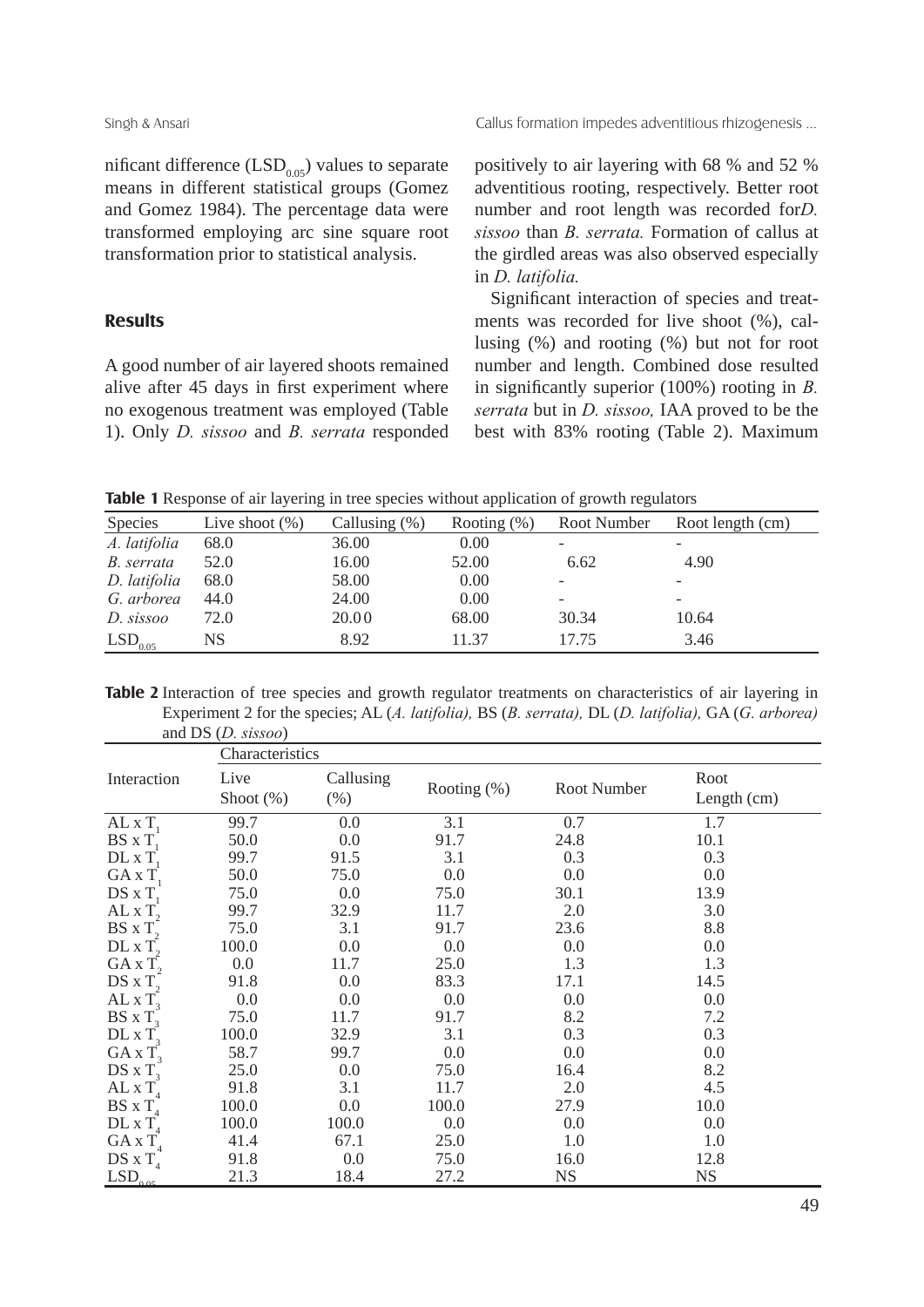callusing (%) was found in *D. latifolia* while no callusing was observed in *D. sissoo* (Table 2).

In five species exogenous application of IAA alone or in combination with thiamine ensured better success in rooting of air layers. However, the influence of individual thiamine treatment or combined with IAA was more prominent for live shoot (%) as observed in *D. latifolia* and *G. arborea* (Figure 1).

#### **Discussion**

Air layering technique is successful in propagating plants because the layered branch is not separated from the mother plant and, therefore, receives continuous supply of water and mineral nutrients through the xylem and remains alive (Hartmann et al. 2010) and intact shoots (with leaves) possibly synthesize some unknown auxillary substances which help in induction of adventitious roots (Sanjay Singh et al. 2004). Branch girdling also causes blockage in the acropetal and basipetal flow of photoassimilates in the phloem, causing an accumulation of several metabolites (organic compounds, carbohydrates, auxins, etc.) above this region (Alves-de Oliveira et al. 1999) that favors the formation of callus and development/ activation of adventitious root primordia to develop into roots (Sanjay Singh et al. 2004). In addition the absence of light in the area of root formation, use of substrates to provide continuous moisture, and moderate temperatures are factors that favor rooting in the girdling zone (Ramirez-Villalobos & Urdaneta-Fernández 2004). Still different tree species differ in their potential of plantlet regeneration through air layering. In the present study also the response to air layering was found to be highly variable in five tree species. Two species *D. sissoo* and *B. serrata* appeared amenable for air layering even without growth regulator treatments but better rhizogeneis was in the later reflected in better root number and length.

 Exogenous application of auxin-type growth regulators can speed up the rooting process in air layers (Hackett 1988, Bacarín et al. 1994, Rahman et al. 2000, Naz & Aslam 2003). Auxins promote meristematic differentiation, and thus, their accumulation contributes to the formation of root primordia/callus in the girdling zone of the branch (Tchoundjeu et al. 2002). Improvement in the success of air layering occurred in all species in treated condition in our second experiment. The overall success of plantlet production was observed as *B. serrata* 



Figure 1 Percentage of live shoot, callusing and rooting in different treatment employed for air layers in five tropical trees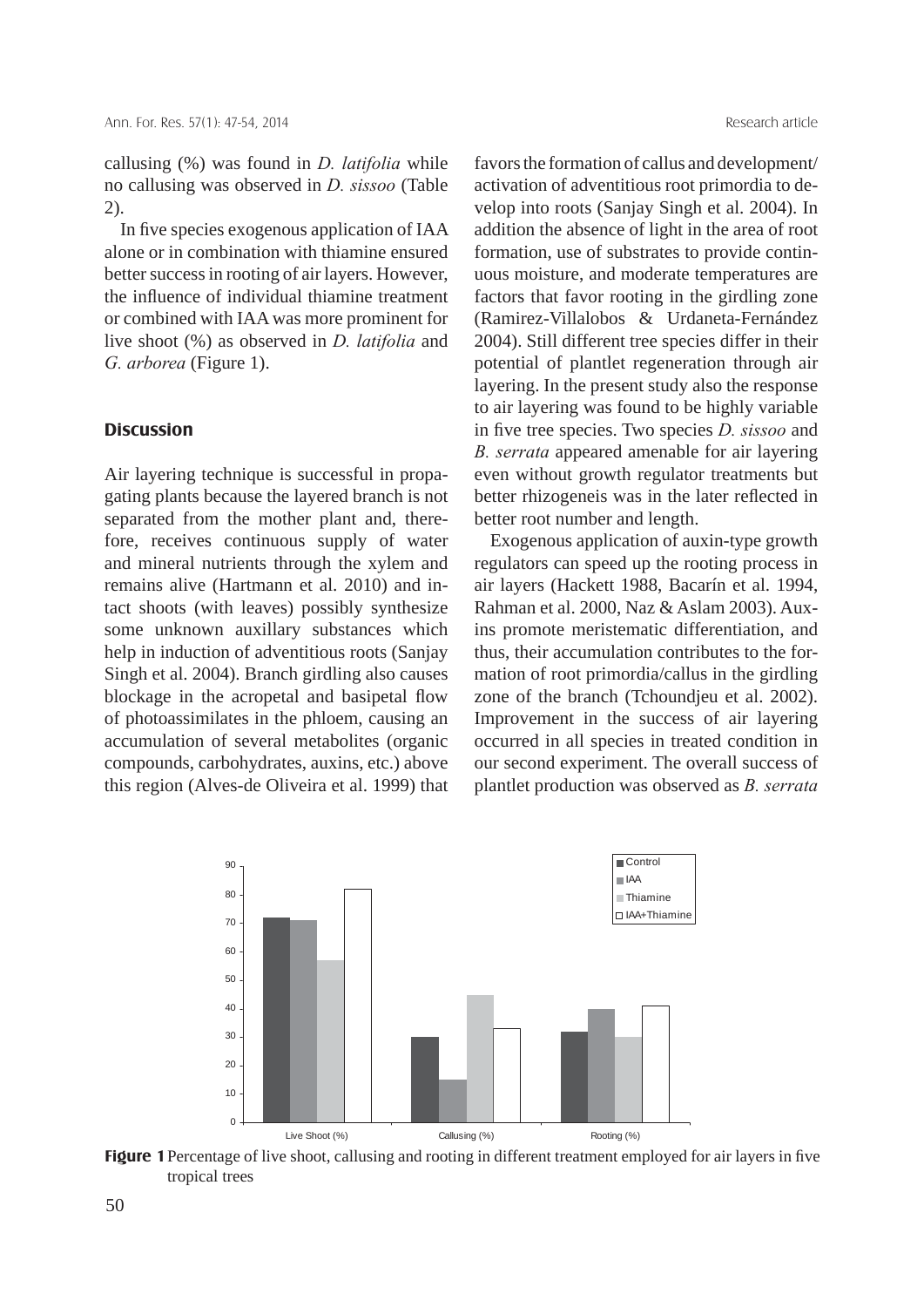$> D$ . sissoo  $> G$ . arborea = A. latifolia  $> D$ . *latifolia.* Combined dose of IAA and thiamine resulted in optimized rooting (100%) in *B. serrata.* However, IAA alone was effective with 83% rooting in *D. sissoo* (Table 2). *D. sissoo*  is most easy-to-root among all five species and no callusing was observed here while maximum callusing (%) was found in *D. latifolia* a difficult to root species.

 Callus development is common with wound healing where it appears as a thin layer around the wounded end of cuttings or girdled parts of air layers. This newly formed callus consisted of irregular unspecialized parenchymatous cells. The callus cells could further differentiate and form root primordia or serve as a protective layer for the formation of adventitious roots from other tissues of the layered branch (Colodi et al*.* 2008, Hartmann et al. 2010). Adventitious roots frequently emerged through the callus, leading to the belief that callus formation is essential for rooting because differentiation within callus led to formation of root initials (Hartmann et al. 2010). Adventitious roots are able to originate from callus tissue formed at the base of cutting, although connection with the main vascular system of these initials was extremely difficult (Davies et al. 1982). Skolidis et al. (1990) reported that, callus developed as a first step in process of root regeneration, followed by induction of root initials or primordias, indirect regeneration and root emergence in plum rootstock and cultivars. Kyonku & Balta (2004) reported in tea leaf bud cuttings adventitious roots can initiate in callus, thus callus formation must precede root initiation. However, cuttings with excellent callus often failed to root, but many cuttings with poor callus developed root primordia and elongated. Evidently callus formation is an event that generally precedes adventitious rhizogenesis but callus and adventitious root formation appear to be independent phenomena in most plants. Simultaneous appearance of these tissues may happen because both are influenced by the same environmental factors

(Salisbury and Ross 1986, Burch & McGraw 1996, Acosta et al. 2000, Colodi et al. 2008). Not much work has been conducted on the relationship of callusing and adventitious rooting in air layers but in case of shoot cuttings callus formation has been reported to hinder root formation process (Spethmann & Hamza 1988) and it can be the consequence of unusual hormonal proportion due to higher exogenous treatments (Stefancic et al. 2005). Our findings reveal that callus formation impedes adventitious rhizogenesis in air layers as significant negative correlation of callusing (%) and adventitious root formation in air layers of five tropical broadleaved tree species was recorded  $(r = 0.556, p < 0.05; n = 20)$  (Figure 2).

 In air layers profuse callusing usually occurs on the upper part of the girdled shoot indicating towards accumulation of photosynthates, auxins and auxiliary substances at abnormally high levels. Although IBA increases the elasticity of cell walls, accelerating division, excessive concentrations of the hormone may inhibit this process (Rahman et al. 2000). Exogenous auxin application in air layers during periods of active growth (high endogenous auxin levels) could raise hormone levels above the optimal concentrations, leading to a decrease in rooting (Moreira et al*.* 2009). A similar trend was obtained in air layers of *M. rupestris*, where concentrations higher than 1,500 mg L-1 IBA resulted in a reduction of dry and fresh weights of the roots (Durán-Casas et al. 2013).

 Both callusing and adventitious root formation occur in same time and space on shoot cuttings and/or girdled branches of air layers and apparently have similar growth requirements. Thus, it is possible that the processes compete for the available resources in plant. Appearance of callusing prior to adventitious rooting seems to be immediate response of the plant to heal the wounded part and not a perquisite for adventitious root induction. According to Sánchez et al. (2009), in air layers performed on guava (*Psidium guajava*) plants, with increasing concentrations of IBA (2,000,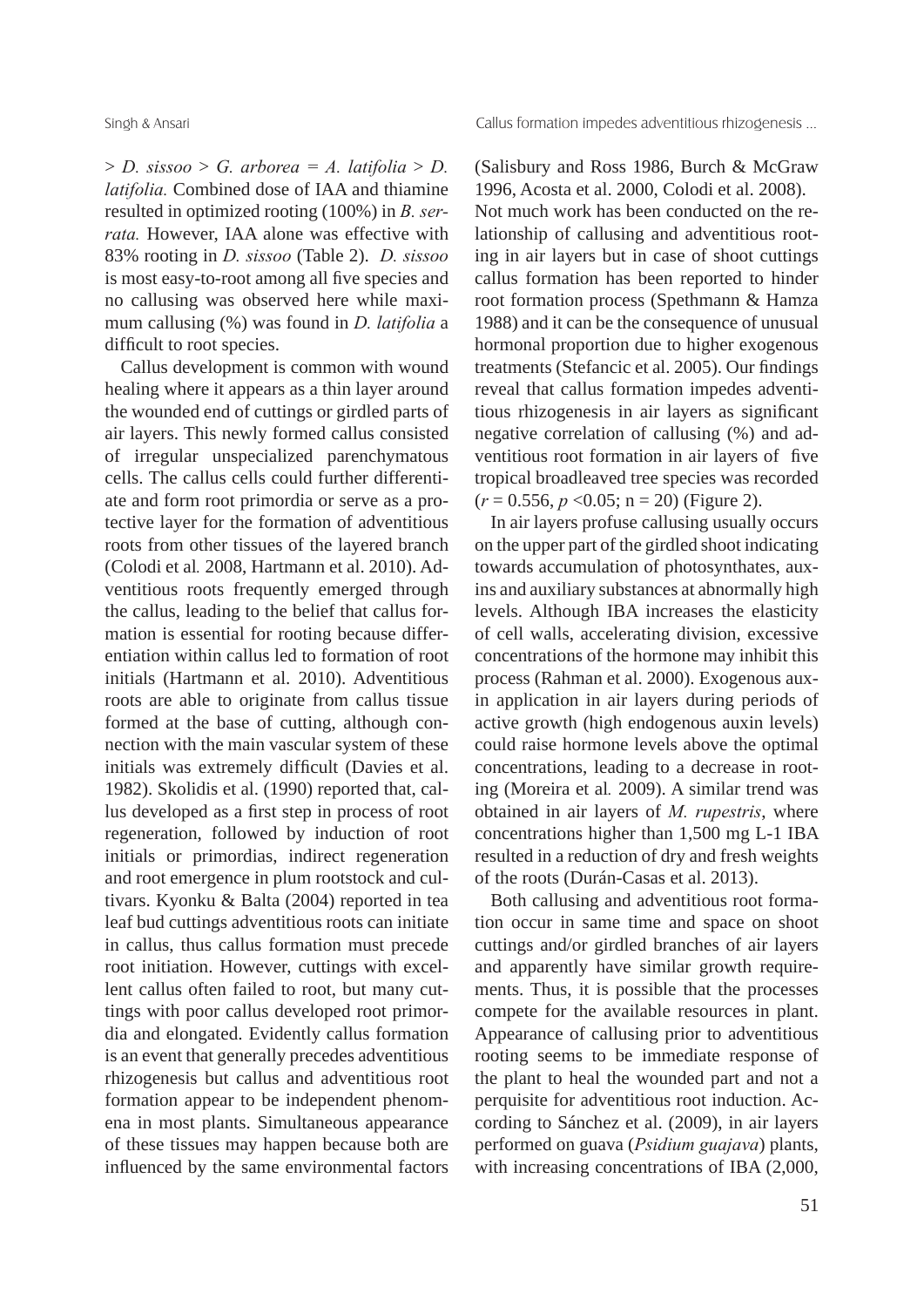4,000, and 6,000 mg L-1), callus formation was reduced, and its formation was completely inhibited at the concentration of 6,000 mg L-1 IBA. Mishra & Jaiswal (1993) also observed that only the air layers those treated with IBA exhibited rooting while other showed callusing. Thus, administration of exogenous auxin usually circumvents callusing to direct development of adventitious roots in air layers.

 Adventitious root induction primarily depends on interaction between external environment and internal factors and interaction of the two. However, it is usual practice in forestry and horticulture to treat shoot cuttings with auxins which generally improve rooting. In addition a number of other biochemicals act either as auxin synergists to promote rhizogenesis or deterrent to rooting process (Fege and Brown 1984, Haissig 1984, Pythoud et al. 1986, Gasper & Coumans 1987, Kling et al. 1988, Del Rio et al. 1991, Tchoundjeu & Leakey 2000). Some reports have established augmenting role of auxins in rooting success in air layers too. For example exogenous application of IBA enhanced the root initiation and induced rooting in a shorter duration in *Elaeocarpus ganitrus, Osyris lanceolata* and

some mangrove trees (Eganathan et al. 2000, Bhojvaid & Negi 2003, Mwang'ingo et al. 2006). However, no effect of exogenous auxin was recorded in other species e. g. *Cecropia obtusifolia, Inga feuillei* (LaPierre 2001, Brennan & Mudge 2004). Thiamine, with its established indispensability for *in vitro* growth and development of excised roots in many plants (Aberg 1961), may have a direct or indirect (as a synergist) role in rhizogenesis (Ansari & Kumar 1994, Palanisamy et al. 1998, Ansari et al. 2002, Sanjay Singh et al. 2005). We observed in the five species under study that exogenous application of IAA alone or in combination with thiamine enhanced rooting of air layers. However, the influence of individual thiamine treatment or combined with IAA was more prominent for live shoot (%) as observed in *D. latifolia* and *G. arborea* suggesting a synergistic role of thiamine rather than root initiating one, possibly by ensuring vigour of the air layers following wounding and removal of vital parts.

 In conclusion, callusing may or may not precede adventitious rhizogenesis in air layers of tropical trees. Callusing and adventitious rooting appear to be independent phenomena



Figure 2 Linear regression analysis and specific correlation coefficient  $(R^2)$  between callusing and adventitious rooting in five tropical broadleaved tree species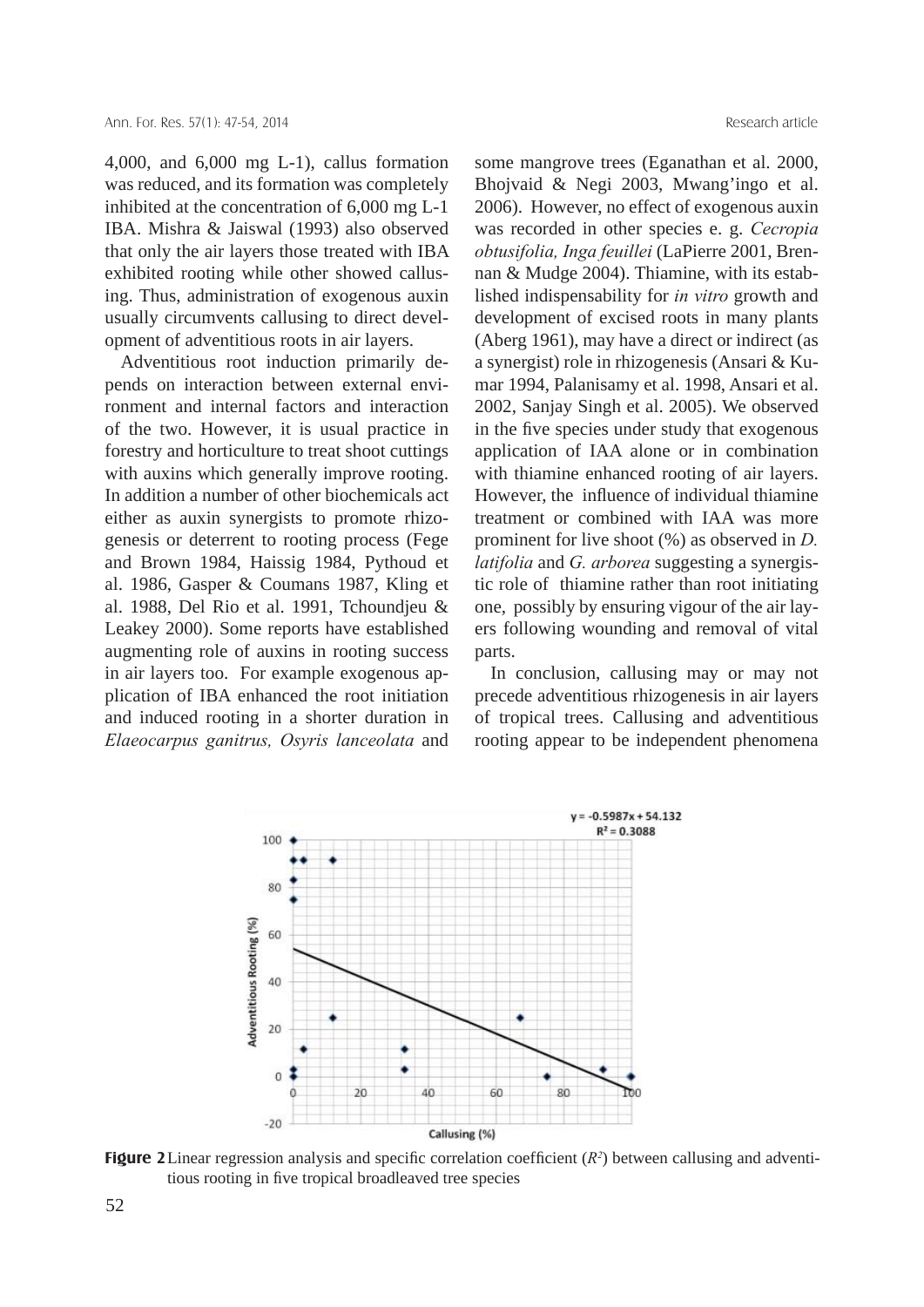occupying same time and space, competing for similar resources. Thus, callusing impedes adventitious root formation in air layers. Application of exogenous auxin alone or in combination with thiamine circumvents callusing to ensure direct development of roots for successful air layering.

## **References**

- Aberg B., 1961. Vitamins as growth factors in higher plants. Encyclopedia of Plant Physiology 14: 418-449.
- Acosta E., Sánchez M., Ba-ón M., 2000. Auxinas (Auxins). In: Azcón-Bieto J., Talón M., (eds.), Fundamentosde fisiología vegetal [Fundamentals of Plant Physiology]. McGraw-Hill, Barcelona, Spain, pp. 305-323.
- Alves-de Oliveira A., Carlos-Koller O., Villegas-Monter A., 1999. Vegetative propagation of 153 selection avocado (*Persea* sp.) by layering in container. Revista Chapingo, Serie Hort. 5: 221-225.
- Ansari S.A., Kumar P., 1994. IAA synergism and vitamin B1 antagonism with calcium for induction and growth of adventitious roots in branch cuttings of *Dalbergia sissoo* Roxb. Indian Journal of Experimental Biology 32(6): 441-442.
- Ansari S.A., Kumar P., Mandal A.K., 1998. An air-layering method for clonal propagation of *Albizia procera*. Indian Forester 124(5): 354-356.
- Ansari S.A., Sanjay Singh, 2005. Studies on differential adventitious rooting response vis-à-vis clonal propagation of economically important forestry species. Tropical Forest Research Institute, Jabalpur (India), 73 p.
- Ansari S.A., Sharma S., Pant N.C., Mandal A.K., 2002. Synergism between IBA and thiamine for induction and growth of adventitious roots in *Tectona grandis*. Journal of Sustainable Forestry 15(4): 99-112. DOI: 10.1300/ J091v15n04\_05.
- Bacarin, M.A., Benincasa M.M.P., Andrade V.M.M., Pereira F.M., 1994. Rooting of stem cuttings of guava *Psidium guajava* L.: effect of indole butyric acid IBA on root initiation. Cientifica Jaboticabal 22(1): 71-79.
- Bhojvaid P.P., Negi S., 2003. Propagation of *Elaeocarpus ganitrus* by air layering. Indian Forester 129(10): 1185- 1191.
- Brennan E.B., Mudge K.W., 1998. Vegetative propagation of *Inga feuillei* from shoot cuttings and air layering. New Forests 15(1): 37-51. DOI: 10.1023/ A:1006594207046.
- Burch L., McGraw B., 1996. Citoquininas. In: Azcón-Bieto J., Talón M., (eds.), Fundamentals of plant physiology. McGraw-Hill, Barcelona, Spain, pp. 319-326.
- Colodi F., Ramos N., Zuffellato-Ribas K., Ribas L., Koehler H., 2008. Vegetative propagation of guaco with added naphthalene acetic acid. Scientia Agraria 9(1):

Singh & Ansari **Callus formation impedes adventitious rhizogenesis ...** 

#### 95-98.

- Davies F.T.Jr., Lazarte J.E., Joiner J.N., 1982. In initiation and development of roots in juvenile and mature leaf bud cuttigs of *Ficus pumila* L. American Journal of Botany 69(5): 804-811. DOI: 10.2307/2442971.
- Del Rio E., Rallo N.L., Caballero J.M., 1991. Effects of carbohydrate content on the seasonal rooting of vegetative and reproductive cuttings of olive. Journal of Horticultural Science 66(3): 301-309.
- Durán-Casas S., Veloza-Suan C., Magnitskiy S., Orlando Lanchero H., 2013. Evaluation of uva camarona (*Macleania rupestris* Kunth A.C. Smith) propagation with air layering. Agronomía Colombiana 31(1): 18-26.
- Eganathan P., Srinivasa Rao C., Anand A., 2000. Vegetative propagation of three mangrove tree species by cuttings and air layering. Wetlands Ecology and Management 8(4): 281-286. DOI: 10.1023/A:1008481222718.
- Fege A., Brown G., 1984. Carbohydrate distribution in dormant *Populus* shoots and hardwood cuttings. Forest Science 30(4): 999-1010.
- Gasper T., Coumans M., 1988. Root formation. In: Bonga J.M., Durzan D.J., (eds.), Cell and Tissue Culture in Forestry. Martinus Nijofff Pub., Dordrecht, pp. 202- 217.
- Gomez K.A., Gomez A.A., 1984. Statistical procedures for agricultural research. John Wiley and Sons Inc., Singapore, 680 p.
- Gupta V.K., Kumar R.V., Dattta A., Solanki K.R., 1997. Vegetative propagation in *Anogeissus pendula*. Range Management and Agroforestry 18(1): 85-90.
- Hackett W.P., 1988. Donor plant maturation and adventitious rootformation. In: Davis T.D., Hassing B.E., Sankhla N., (eds.). Adventitious root formation in cuttings: Advances in Plant Sciences Series. Dioscorides Press, Portland, pp. 11-28.
- Haissig B.E., 1984. Carbohydrate accumulation and partitioning in *Pinus banksiana* seedlings and seedling cuttings. Plant Physiology 61: 13-19. DOI: 10.1111/j.1399- 3054.1984.tb06093.x.
- Hartmann H., Kester D., Davies F., Geneve R., 2010. Plant propagation: Principles and Practices. Prentice Hall, Upper Saddle River, NJ, 880 p.
- Kling G.J., Meyer M.M.Jr., Siegler D., 1988. Rooting cofactors in five *Acer* species. Journal of the American Society for Horticultural Science113: 252-257.
- Koyuncu F., Balta F., 2004. Adventitious root formation in leaf-bud cuttings of tea (*Camellia sinensis* L.). Pakistan Journal of Botany 36(4): 763-768.
- La Pierre L.M., 2001.Vegetative propagation of *Cecropia obtusifolia* (Cecropiaceae). Revista de Biología Tropical 49(3-4): 973-976.
- Misra K.K., Jaiswal H.R., 1993. Propagation of *Anthocephalus chinensis* (LAM.) R. Rich Ex. Walp. by air layering with the aid of indole butyric acid. Indian Forester 119(7): 587-589.
- Moreira O., Martins J., Silva L., Moura M., 2009. Propagation of the endangered Azorean cherry *Prunus azorica* using stem cuttings and air layering. ARHIPÉLAGO,